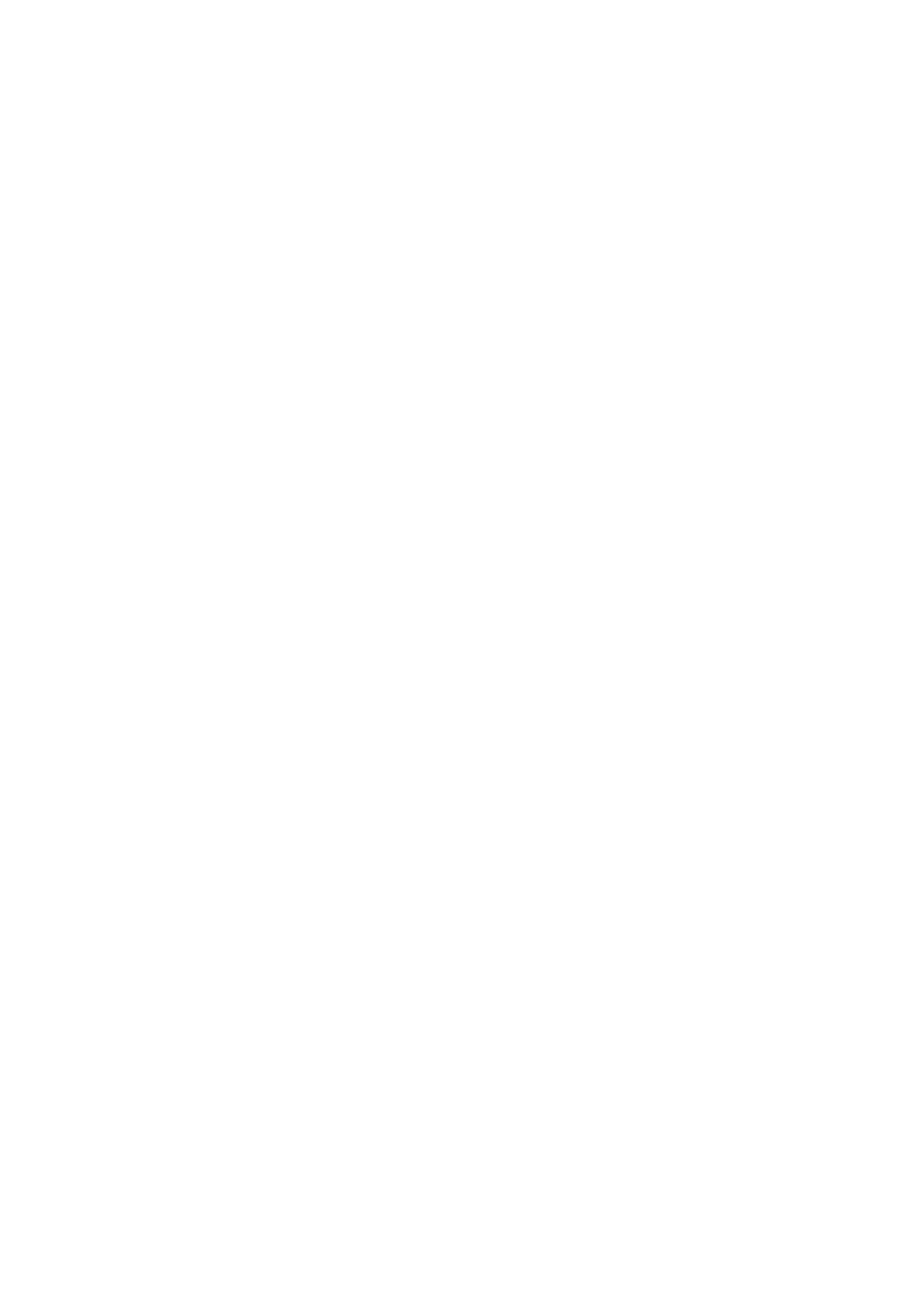## **User guide**

The purpose of the *2022-23 Portfolio Budget Statements* (PB Statements) is to inform Senators and Members of Parliament of the proposed allocation of resources to government outcomes by entities within the portfolio. Entities receive resources from the annual appropriations acts, special appropriations (including standing appropriations and special accounts), and revenue from other sources.

A key role of the PB Statements is to facilitate the understanding of proposed annual appropriations in Appropriation Bills (No. 1 and No. 2) 2022-23 (or Appropriation (Parliamentary Departments) Bill *(*No. 1) 2022-23 for the parliamentary departments). In this sense, the PB Statements are Budget related papers and are declared by the Appropriation Acts to be 'relevant documents' to the interpretation of the Acts according to section 15AB of the *Acts Interpretation Act 1901*.

The PB Statements provide information, explanation and justification to enable Parliament to understand the purpose of each outcome proposed in the Bills.

As required under section 12 of the *Charter of Budget Honesty Act 1998*, only entities within the general government sector are included as part of the Commonwealth general government sector fiscal estimates and produce PB Statements where they receive funding (either directly or via portfolio departments) through the annual appropriation acts.

## **The Commonwealth Performance Framework**

The following diagram outlines the key components of the Commonwealth performance framework. The diagram identifies the content of each of the publications and the relationship between them. Links to the publications for each entity within the portfolio can be found in the introduction to Section 2: Outcomes and planned performance.